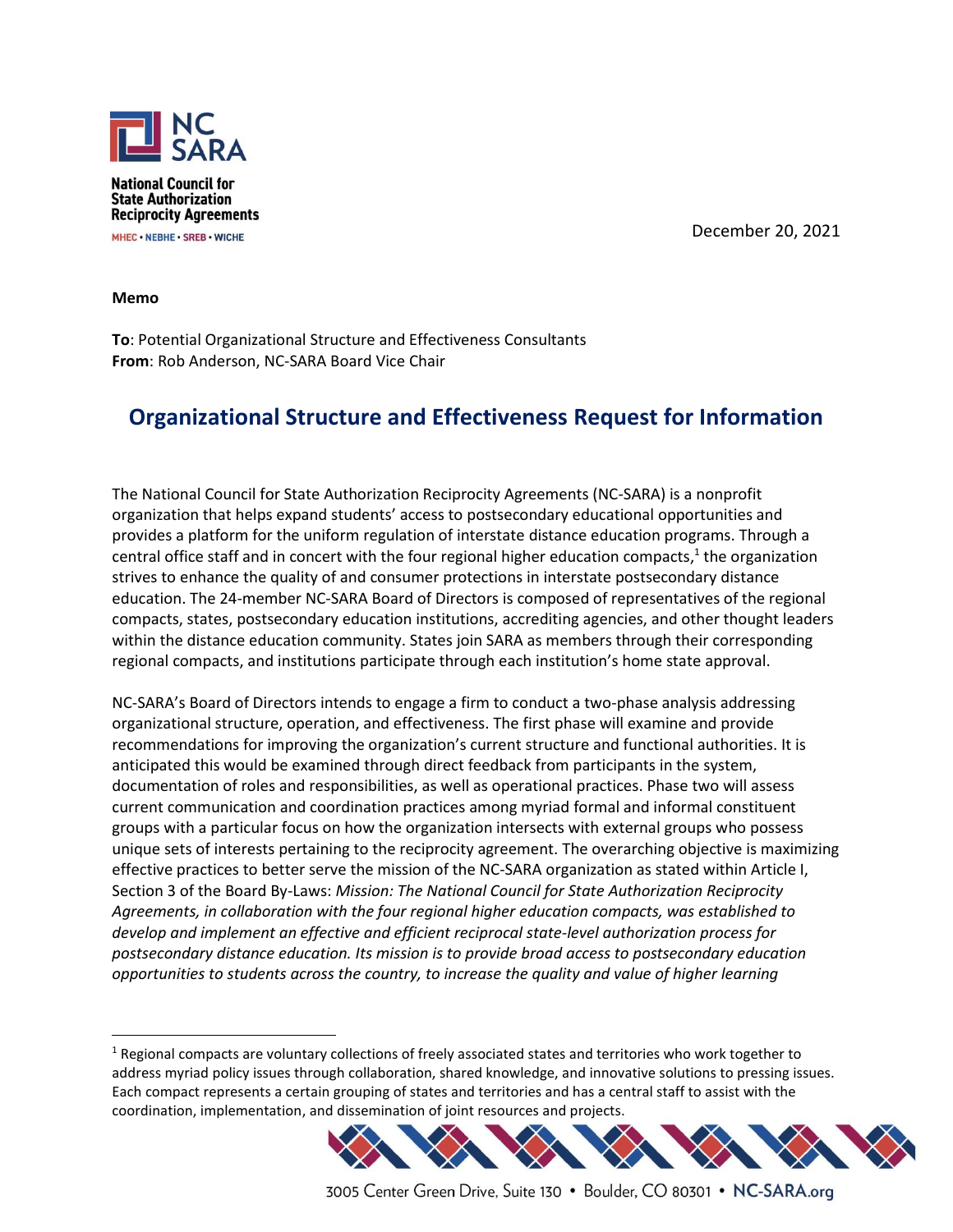## *credentials earned via distance education, and to assure students are well served in a rapidly changing education landscape.*

Phase one will analyze current practices and make recommendations for improving NC-SARA's operational efficiency and effectiveness through potential enhancements to its organizational structure, functional authorities, and decision-making to be reflected in a product including workflow models that capture the nuances of these interactions. NC-SARA operates within a multi-faceted construct involving national, regional, state and campus partners, which all play important roles pertaining to the core function of distance education reciprocity. The effective alignment of these entities as well as the formal and informal authorities that exist or are assumed by different players greatly impact how business is conducted and the effectiveness of the outcomes. This analysis will involve both an examination of organizational documents and interviews with operational partners to determine current organizational operation as well as recommended actions for Board consideration.

There are several specific areas the Board would like to address regarding organizational efficiency and effectiveness. This task will be accomplished through the lens of organizational mission as previously articulated. The objective is to develop a clear understanding of the alignment and misalignment of the current components of SARA as each entity attempts to operationalize the organizational mission.

- 1. How does the national nonprofit component, NC-SARA, currently function regarding alignment with what is articulated within the Unified Agreement?
- 2. What functional roles are the Regional Compacts playing and how well is this aligned with the Unified Agreement?
- 3. Where do we find misalignment between current policies and practices that should be addressed by the Board? This can include but is not limited to contradictory statements between different documents, a lack of clarity in purpose or function, or a lack of definition.
- 4. What role is the Board of Directors currently undertaking and how can they most effectively support the organizational mission?

Phase two will build on the first phase and provide an analysis of current communication practices that will result in recommended best practices to align organizational resources, partners, and external constituent groups in a manner that most effectively serves the organization's mission. Ultimately, the Board would like to consider a strategy and best approach to these issues that takes into consideration the various internal and external constituent groups resulting in a framework that promotes effective outcomes for all parties.

The reciprocity agreement has grown to include 49 states, the District of Columbia, Puerto Rico, and the US Virgin Islands, positioning SARA and NC-SARA as an integral component within the higher education landscape. This national positioning and the role the operation serves within distance education has created a dynamic where many organizations are interested in organizational policies and practices and have specific recommendations to advance the work through their specific lenses. Consideration of these requests and communication between entities can become difficult and confusing.